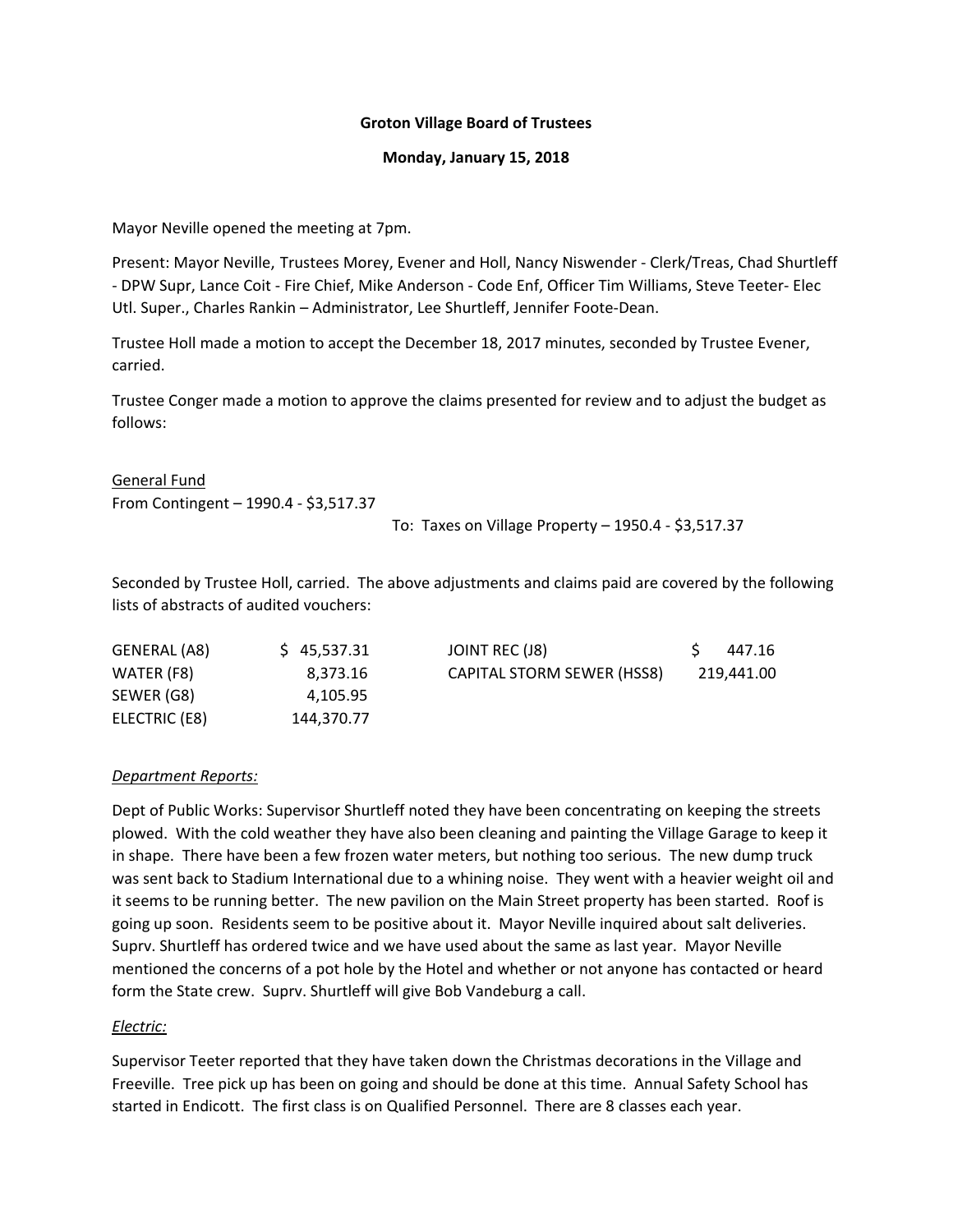Tomorrow they will be going to the Elementary School to talk with the Kindergarten am & pm classes on the Electric Dept profession. We will bring tools to show them. Two trucks are due for inspection. They will be going to Caskey's tomorrow. Have also been snow plowing and doing snow pick up. An update on the Bitcoin computer company that is operating at the old fish farm: They would like to increase their capacity. Administrator Rankin mentioned that Mark Cordero of PLM & NYMPA will be doing a rate analysis of how this affects us. Administrator Rankin has a call into to Mike Barrett to see what our capacity is. We will have to see what additional steps we will need to take. Further discussion and explanation continued.

# *Fire/Ambulance:*

Chief Coit submitted an application for a new member to be approved. Conger Hose Co – Brandon Stanley. He wants to work with the Firehouse and Ambulance

# January 3, 2018 – Annual Meeting and Election of Chiefs

Chief Coit made mention that he could not be more proud of the membership this year. Their proudest feat was the Jr Firefighter Camp. The membership has put in a number of hours this year. Firefighters must put in a minimum of 64 hours training in this year; many put a lot more hours in. Chief Coit presented and reviewed their annual call report which included 140 Fire calls, 13 MVA calls and 1 Elevator. A full report was given on calls and is attached. Chief Coit mentioned that they had no air transportations. To let the Board know with the air transports you can be held liable if the patient does not stay in the medical facility for 72 hours. If the patient does not pay they can come after the Municipality to pay. The average time for the ambulance to get to a hospital is 30 minutes. The average air transport takes approx. 26 minutes to arrive before airlifting the patient.

The regular meeting was temporarily suspended and Mayor Neville opened the Public Hearing on Local Law No. 1 of 2018, "A Local Law to Override the Tax Levy Limit Established in General Municipal Law §3‐  $C''$ 

Clerk Niswender read the Notice of Public Hearing. Administrator Rankin mentioned we have a true 2% cap this year.

Being no comments, Trustee Evener made a motion that the Local Law No. 1 of 2018, "A Local Law to Override the Tax Levy Limit Established in General Municipal Law §3‐c" be adopted, and upon roll call:

Trustee Conger voted "aye", Trustee Evener voted "aye", Trustee Morey voted "aye", Trustee Holl voted "aye", Mayor Neville voted "aye".

The resolution was duly declared adopted. (Type II Action under SEQR.)

Trustee Holl made a motion to close the public hearing, seconded by Trustee Morey, carried.

## *Fire/Ambulance continued:*

Chief Coit continued, Fire Department will do a Chicken BBQ and a fund raiser at the new Main Street location in April per Mayor Neville's request. He continued to discuss that the Fire Department is over budget this year due to over use of EMS funds due to the number of calls. They have held off on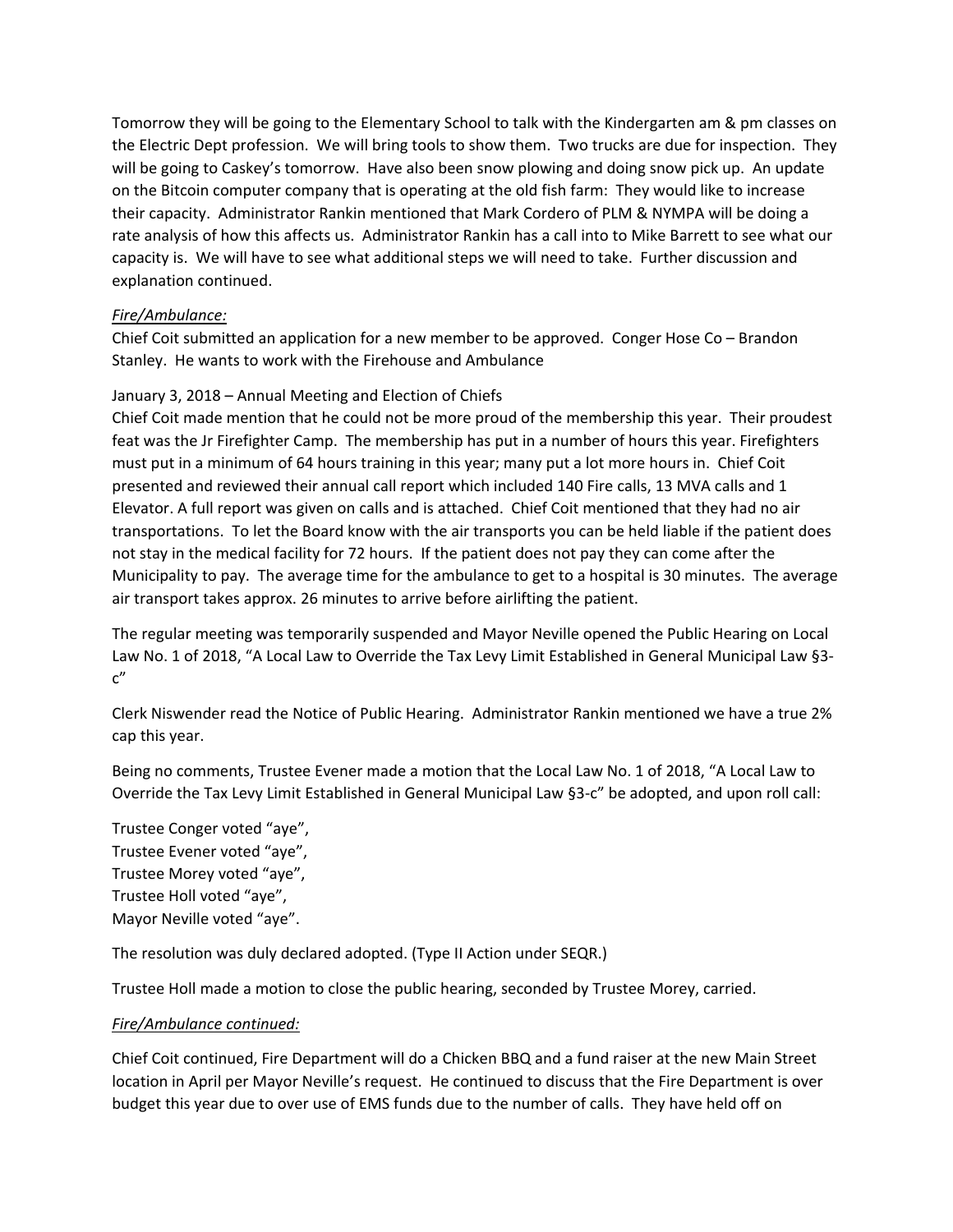equipment payments this year and have taken \$20,000 out of capital to make up for this year. They will give an itemized budget next month.

Trustee Conger mentioned that they can get a hold of the Legion for using for the BBQ. Fire Mayor Neville asked if a date was set. Chief Coit thinks it is the 3<sup>rd</sup> weekend in April. Chief Coit confirmed the date as April 28<sup>th</sup>.

Trustee Evener made a motion to approve the slate of fire chiefs for 2018: Lance Coit‐Chief, Ben Nelson‐ Deputy Chief, Michael Neville First Assistant Chief, Richard Neville Jr – Second Assistant Chief, Rob Gallengher‐Third Assistant Chief, seconded by Trustee Holl, carried.

Trustee Evener made a motion to record the membership of Brandon Stanley Conger Hose Co – Brandon Stanley.

Lee Shurtleff made a comment to the Village Board concerning the upcoming Fire Department budget and if there are any concerns on cutting back on the budget, to please let the Fire Department know as the budget is very tight. Trustee Evener mentioned that we would be having a budget meeting in February and this would be part of the discussion.

# *Code Enforcer:*

Code Enf. Officer Andersen wanted to notify the Village Board that he was originally hired for 12 hours a week and Apartment Inspections were done every three years, then every two years and now it has been requested that they be done every year. We have 364 apartments and rooms to be done every year as well as other buildings and businesses. We now also have building and window permits. Right now the 12 hours will probably be ok, but come April, May June it may take 15‐18 hours a week or more to get all the permits and inspections completed. He has been to court 7 times and needs to go again this week. Most of the fees for permits have covered most of his salary.

*Joint Recreation:* No meeting this month.

*Youth Commission:* Trustee Conger reported on programs: Chef it up 12 in program-4 boys, 8 girls Jr High, Maker Space, Science Elementary 5 girls, 7 boys, Groton Pride 13 participants, the helped with decorations at the nursing home, Angel tree and pick up at the park, Holiday Fun, 11 participants, Girls Venture @ Cornell and attended classes like college students. In March the girls can go to Women's basketball game, Lunch Bunch Monica meets with school children and does a 10‐15 min program. Summer Camp cost will go up to \$100 a week (\$5 increase) to help cover the increase in minimum wages. The fee will go up as well for the before and after care. Cabin Fever is March 3<sup>rd</sup> at the High School.

*Police:* Lt. Williams 2018 current calls to date 99, 2017 total calls ‐ 2020, 2016 total calls ‐ 2098. They are working on a few felony investigations Officer Smith  $1<sup>st</sup>$  day is Monday, Policy & Procedures. Officer Pinette just completed FTO Trainer. Four officers now have this training which helps get new officers up to speed.

*Wastewater Treatment Plant:* Trustee Morey reported that the weather is causing issues at the plant messing up the mixers. Alvin is looking for solutions. The part for the conveyor is due in this week.